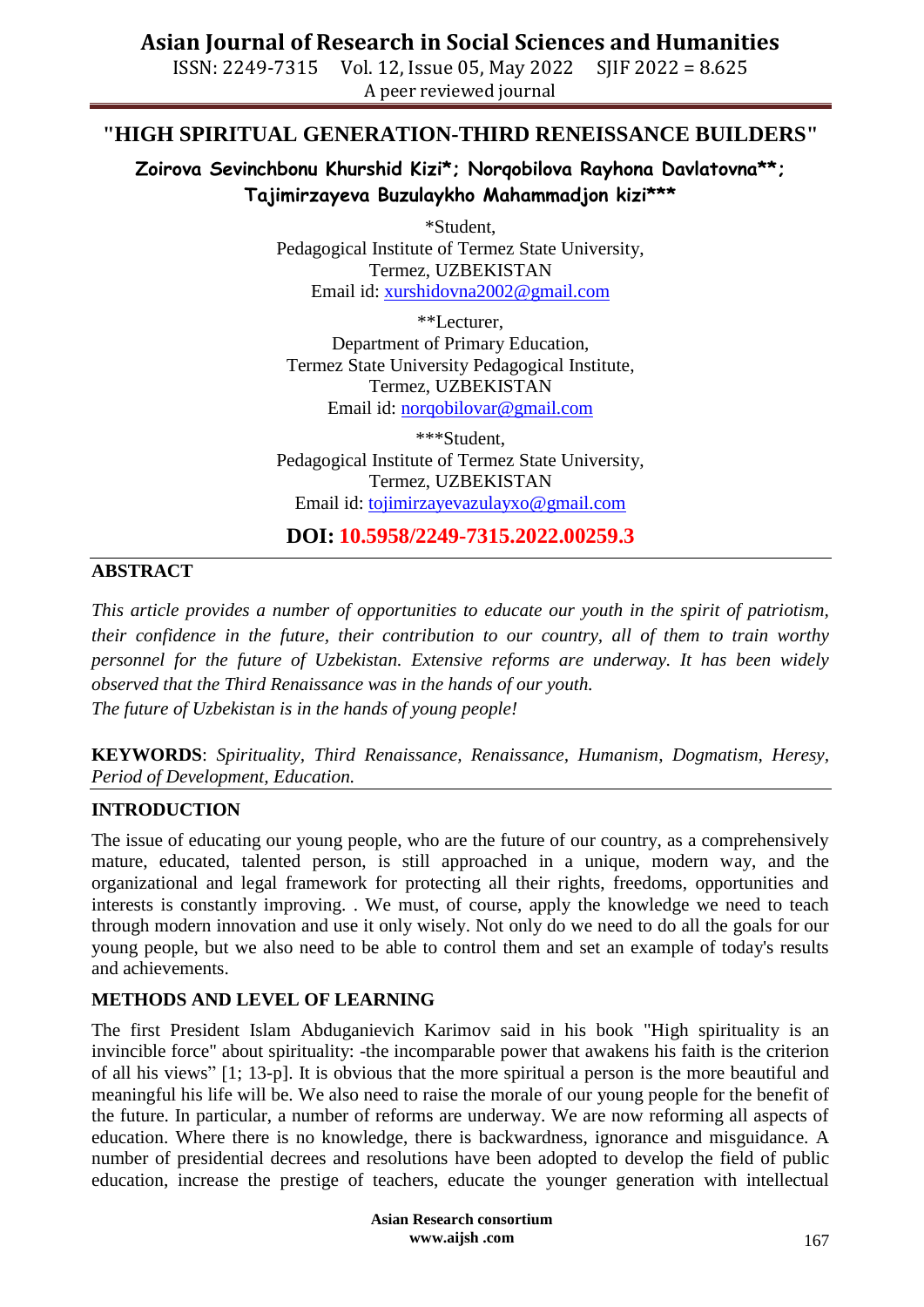# **Asian Journal of Research in Social Sciences and Humanities**

ISSN: 2249-7315 Vol. 12, Issue 05, May 2022 SJIF 2022 = 8.625 A peer reviewed journal

potential, modern knowledge, and impart knowledge. All of them are gradually being implemented and practical results are being achieved. Our first President said: "Reform must serve man, not for reform, but for his well-being" [1, p. 66]. We often say, "We are unorganized youth, unorganized youth." But when it comes to resolving this issue legally and practically, we have to be clear, most of us don't know what to do, "he said. History has shown that many of our scholars contributed during the great Renaissance. These periods later became known as the First and Second Renaissance. To date, this renaissance period has entered its third phase. Now we come to the part where we talk about the middle ground and the origin of the word Renaissance.

**Renaissance** — Central Asia, Iran, China (9th-12th and 15th centuries), a period of distinct cultural and intellectual development in Western Europe. The term "Renaissance" was originally used to refer to the cultural upsurge in Italy (14th-16th centuries), a period of transition from medieval stagnation to a new era. The main features of the Renaissance are: the glorification of man (see Humanism), the unleashing of his talents and intellectual potential in thought and science through the breakdown of dogmatism, ignorance and bigotry; return to the culture of the ancient period (Greek) and restore it, enrich it; to get rid of the scholasticism of the church, to sing the songs of worldly beauty and life in literature and art; human freedom is the struggle for freedom. [3]

Recently, the term Third Renaissance has been on the agenda in Uzbekistan. So how do you do that? When was the first and second Renaissance in the country? President Shavkat Mirziyoyev made this clear in his speech at the October 1 Teachers 'and Coaches' Day ceremony.

"We have set ourselves the main goal of creating a new Renaissance in Uzbekistan, the Third Renaissance, through large-scale democratic changes, including educational reforms. Speaking of which, first of all, the essence of the Third Renaissance must be deeply understood by each of us, by our whole society.

Historically, our homeland, located at the crossroads of the Great Silk Road, has long been one of the centers of high civilization and culture. The rich scientific and cultural heritage of our people, ancient stone inscriptions, priceless architectural monuments, rare manuscripts, various artifacts testify to the deep roots of our three thousand years of statehood,"Shavkat Mirziyoyev said.

### **RESEARCH RESULTS**

During the first and second renaissances, our great scientists made great contributions and scientific works. In the future, our youth must do this. Because the great Third Renaissance remained in the hands of our youth.

It is no coincidence that the head of our state said that the foundation of the Third Renaissance will be the youth. In order to lay the first foundations of the "Third Renaissance", starting from the "Year of Youth Support" in 2021, every year a competition of projects "Third Renaissance - in the eyes of young people" was organized among students of higher education institutions. In this competition, students will learn "Innovative approaches to the study and promotion of ancestral heritage", "Ways to change the educational process and methodology to increase personal motivation (interest) of students in quality education in higher education", " Innovative methods of attracting young people to science" [4]. The purpose of this competition is to train young, competitive personnel for society and the state, to educate young people in the spirit of patriotism, to increase their intellectual potential, to identify talented students in higher education, to create opportunities for them to show their potential, to form public devotion. , to increase and encourage student prestige [5]. The Third Renaissance serves to lay the foundation for a new era of our national development."If we value science and education, and create an environment in our country through the study of science and education, we can build a life and future worthy of our ancestors!" - Sh.M.Mirziyoyev.